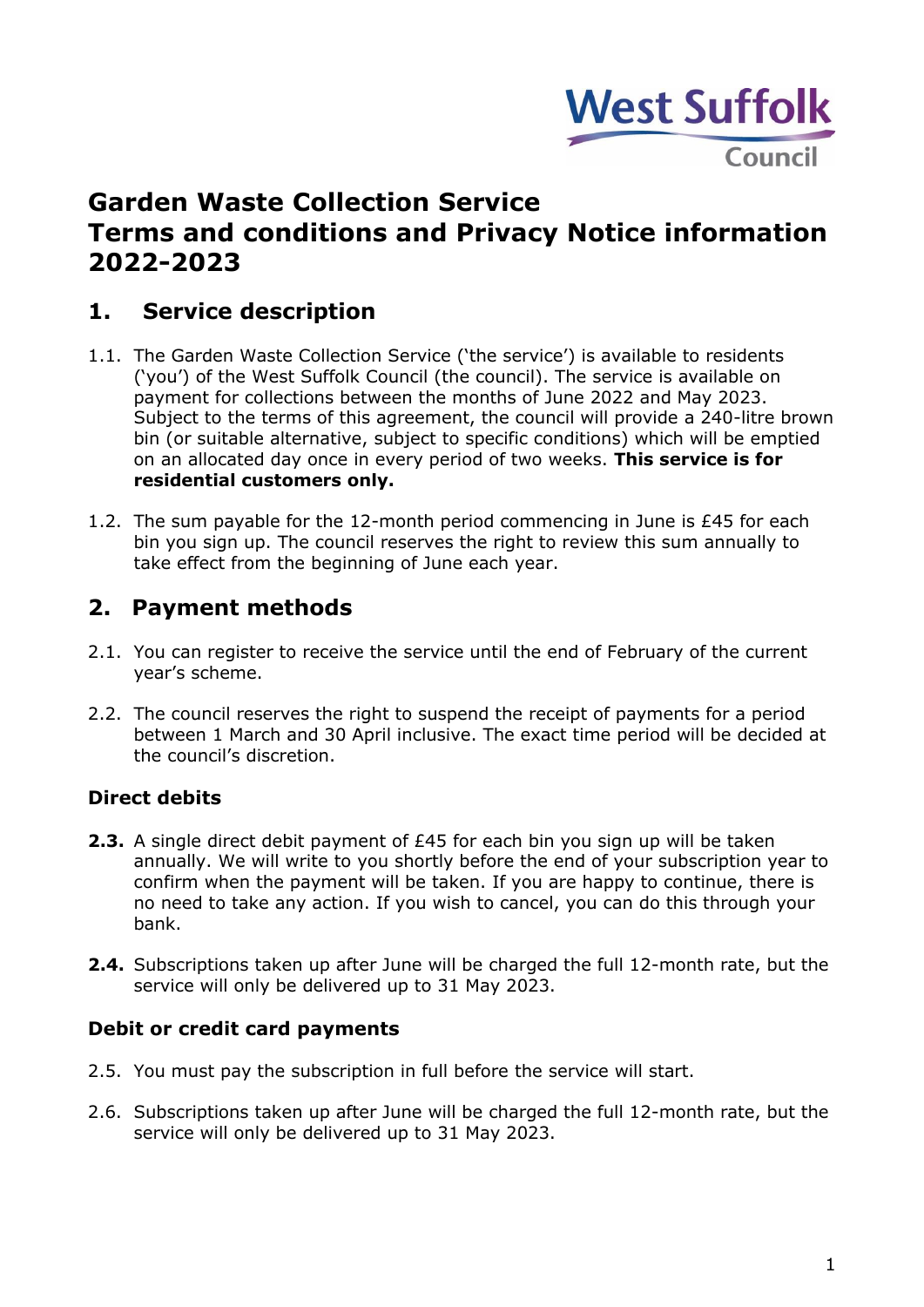# **3. The waste containers**

- 3.1. A brown, 240-litre, wheeled bin ('the brown bin') is provided for your use but always remains the property of the council. Compostable sacks ('sacks') may be supplied as an alternative at the discretion of the council. The bins or sacks must only be used for the disposal of garden waste. Only bins or sacks supplied by the council will be emptied as part of the service.
- 3.2. You are responsible for the general condition and cleaning of the bin whilst in your possession. The council does not provide a bin cleaning service.
- 3.3. Additional bins, up to a maximum of 4, can be ordered. We aim to deliver bins within 10 working days of your subscription. However, on occasions, this may not be possible. You will be advised at the time you speak to our Customer Services Team. Each additional bin will require a separate full subscription of £45.
- 3.4. The council reserves the right to remove all bins that are not used for the garden waste collection service, or if there is evidence of damage or misuse, without refund. Where payment is not received for any subsequent year, or the service is cancelled by you, the council will discontinue the collection service and could remove the bin.
- 3.5. The council accepts no liability for injury incurred either directly or indirectly from the use of the brown bin or sacks.

# **4. Collection days**

- 4.1. Garden waste will be collected every two weeks on a nominated collection day. The council reserves the right to alter the collection day and will endeavour to give as much notice as possible of any changes. Changes will be made to collection days around bank holidays; please see our website for further information: [West Suffolk Council -](https://www.westsuffolk.gov.uk/bins/) bins
- 4.2. The council reserves the right to suspend collections in exceptional circumstances, such as a pandemic, adverse weather conditions, for safety or other operational reasons.

# **5. Putting your garden waste out for collection**

5.1. You must put out the bin(s) or sacks by 6.15am on the day of collection at your usual waste collection point. The council does not guarantee a specific time of collection during the day. Bins or sacks should not be presented for collection before 6pm the day before collection.

#### 5.2. **You must ensure that your bin is clearly marked with your house name or number**.

- 5.3. If your bins are collected from a bin collection point (that is, not outside your house) please make sure your house name/number is visible on the lid of the bin.
- 5.4. It is your responsibility to remove the bin(s) from the public highway (including associated pavements/footways/verges) to within the boundary of your property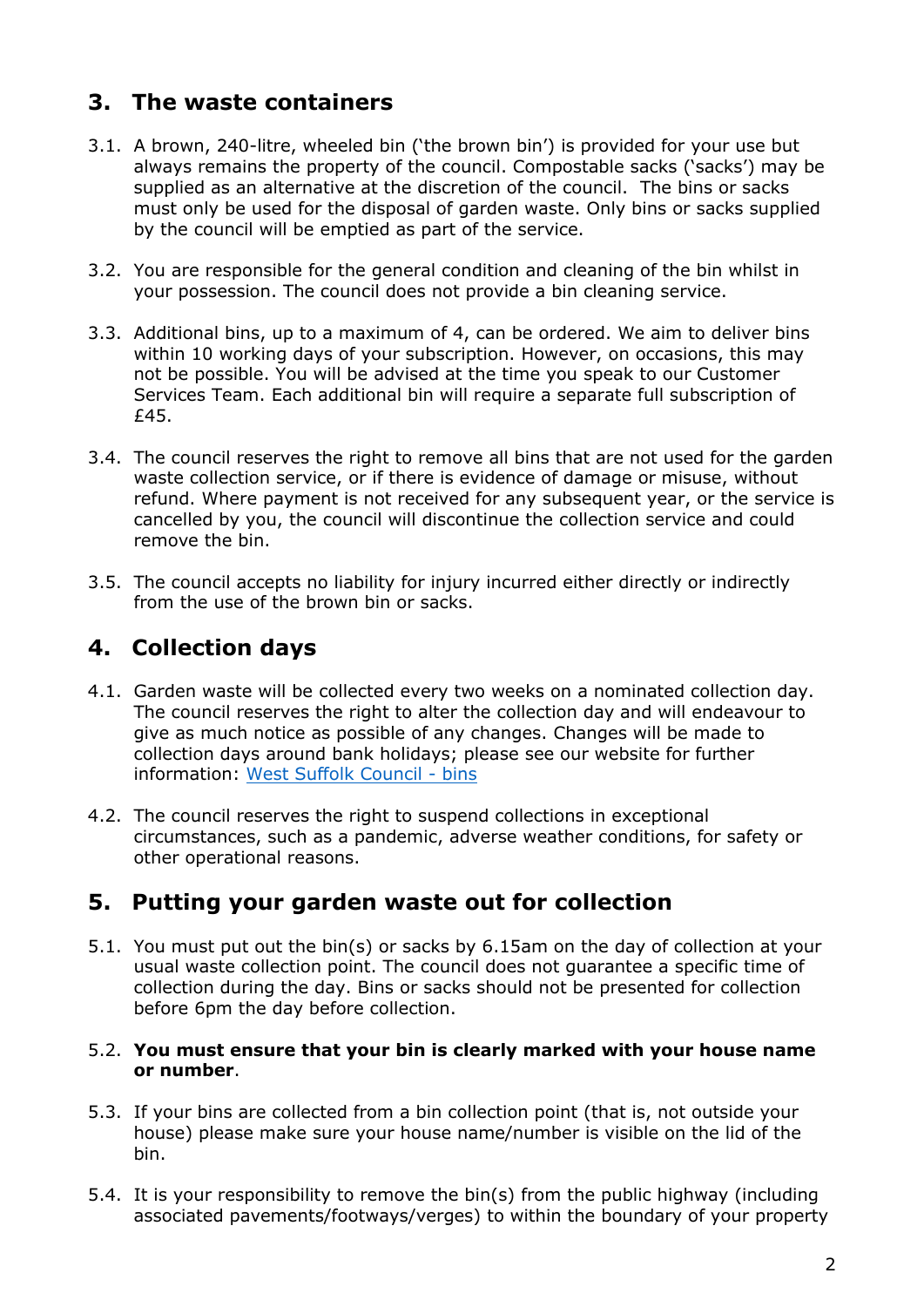as soon as possible after collection and on the same day as the collection.

5.5. If your garden waste is collected in sacks, a maximum of four sacks will be collected every two weeks unless you have paid for more than one subscription.

# **6. Bins that are not emptied**

- 6.1. If the council is unable to collect bins due to factors outside of our control, we will endeavour to return and collect them at its earliest opportunity.
- 6.2. If bins were put out by 6.15am, are not contaminated or overweight and have not been collected by 4.15pm you should report them as not collected within two working days. The council will endeavour to return and collect them at its earliest opportunity, usually within 72 working hours.
- 6.3. We will not return to empty your bin if it was not presented by 6.15am.

# **7. Moving house**

- **7.1.** You can transfer the service to a new address within the council area if the bin is transported by you. You must inform the council of the change of address online or by email: [customer.services@westsuffolk.gov.uk](mailto:customer.services@westsuffolk.gov.uk) within 14 days.
- 7.2. If you move outside of the council area, you must inform the council of the change of address online or in writing (email: [customer.services@westsuffolk.gov.uk\)](mailto:customer.services@westsuffolk.gov.uk). The service will be stopped unless the new residents sign up for the service.

# **8. Acceptable material, contamination, and overweight bins**

**8.1.** Only garden waste can be put in the bin. Acceptable garden waste includes

| dead plants and flowers | sawdust                                        |
|-------------------------|------------------------------------------------|
| grass                   | small branches                                 |
| hedge clippings         | weeds                                          |
| leaves                  | windfall fruit and vegetables from your garden |
| prunings and twigs      |                                                |

#### **Invasive weeds such as Japanese knotweed must not be put in your garden waste bin**

- **8.2.** Bins that are contaminated (that is, they contain incorrect materials), are overflowing and/or overweight will not be collected; the council will advise you of the problem. If bins are contaminated it is your responsibility to remove the contamination from the bin prior to their next scheduled collection. No extra collections will be offered.
- **8.3.** Overweight bins cannot be lifted by the machinery on the back of the council's collection vehicles. If your bin has not been collected because it is overweight, you will be left a notice on your bin to explain as well as compostable sacks into which you can be put some of the waste from the bin. These should be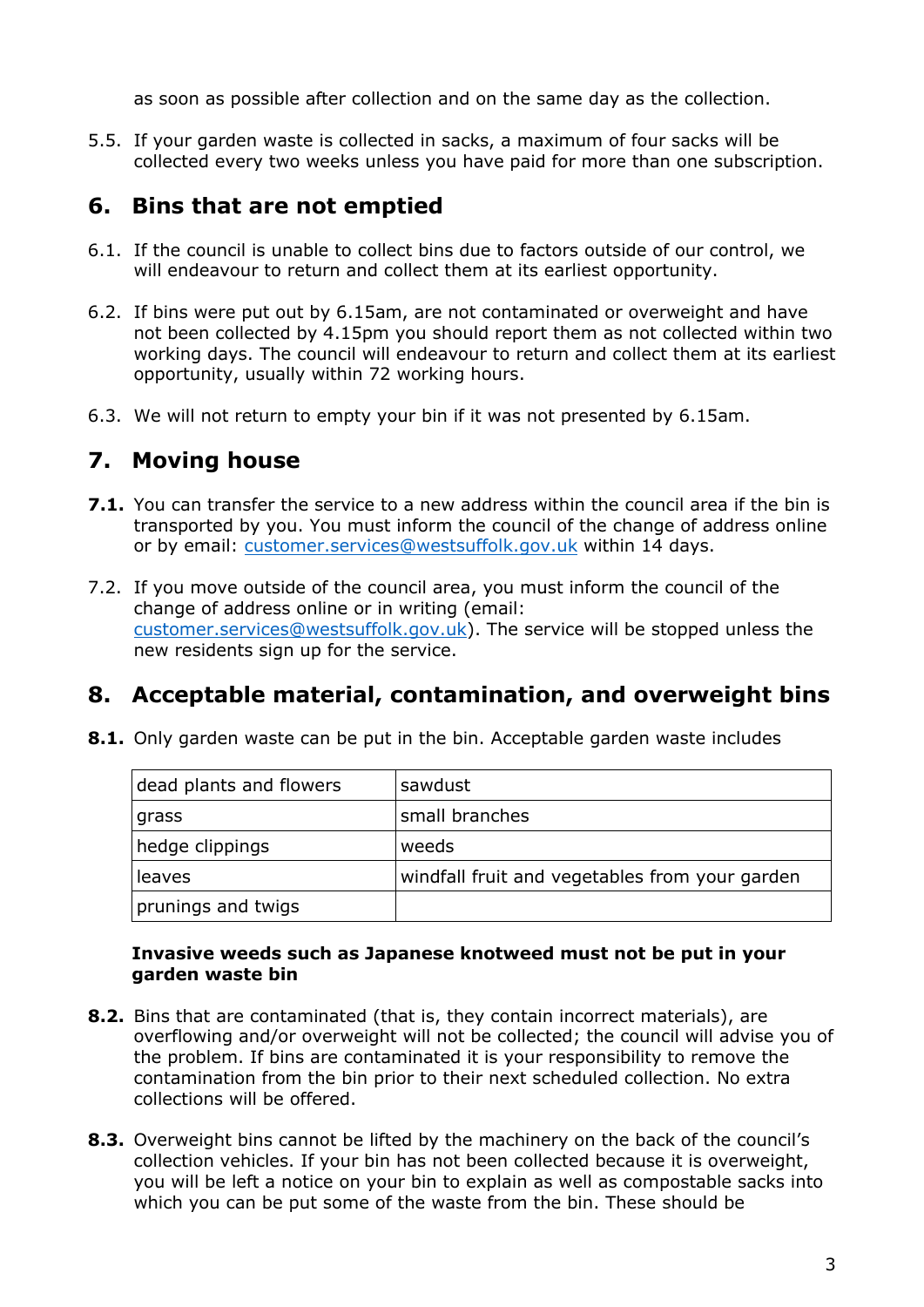presented next to your brown bin on your next scheduled collection.

- **8.4.** If the bin is repeatedly misused the council reserves the right to remove the bin.
- **8.5.** No side waste will be collected (that is, extra waste outside of the bin) unless by prior arrangement and only strictly in the council-supplied sacks.

# **9. New build properties**

- **9.1.** Residents moving into new properties can subscribe to the scheme in the same way as all other residents.
- **9.2.** Residents will be delivered a brown bin from the council's existing stock, which will be clean, but may be pre-used.

### **10. Cancellation of the service**

- 10.1.You can cancel your service at any point during the year however there are no refunds or part refunds for cancellation of service. To cancel your service, please complete the [Garden waste subscription cancellation form](https://forms.office.com/Pages/ResponsePage.aspx?id=282rRBGc30uls5lBi5RvEVU8f-rKW-VAkg847B_Wi5xUM01RQ1kxM0tXVEc1UVFCN0RTMVRQM1FQUC4u&wdLOR=c371B3B41-B087-421B-8D23-E83A7F23AE8A)
- 10.2.The council reserves the right to cancel the collection in the circumstances outlined in paragraph 3.4 above and in such instances no refunds will be given.
- 10.3.If you cancel your direct debit prior to payment being taken your service will be cancelled. In order to continue receiving the service, please see section 2.2 for alternative payment methods.
- 10.4.If you cancel your direct debit after payment has been taken for the year, you will need to make alternative payment arrangements to continue receiving the service the following year.
- 10.5.West Suffolk Council reserve the right to cancel an existing direct debit if a resident fails to notify them of their move so that the new resident can subscribe.

This agreement is made under the provisions of the Environmental Protection Act sections 45 and 46 and the Controlled Waste (England and Wales) Regulations 2012.